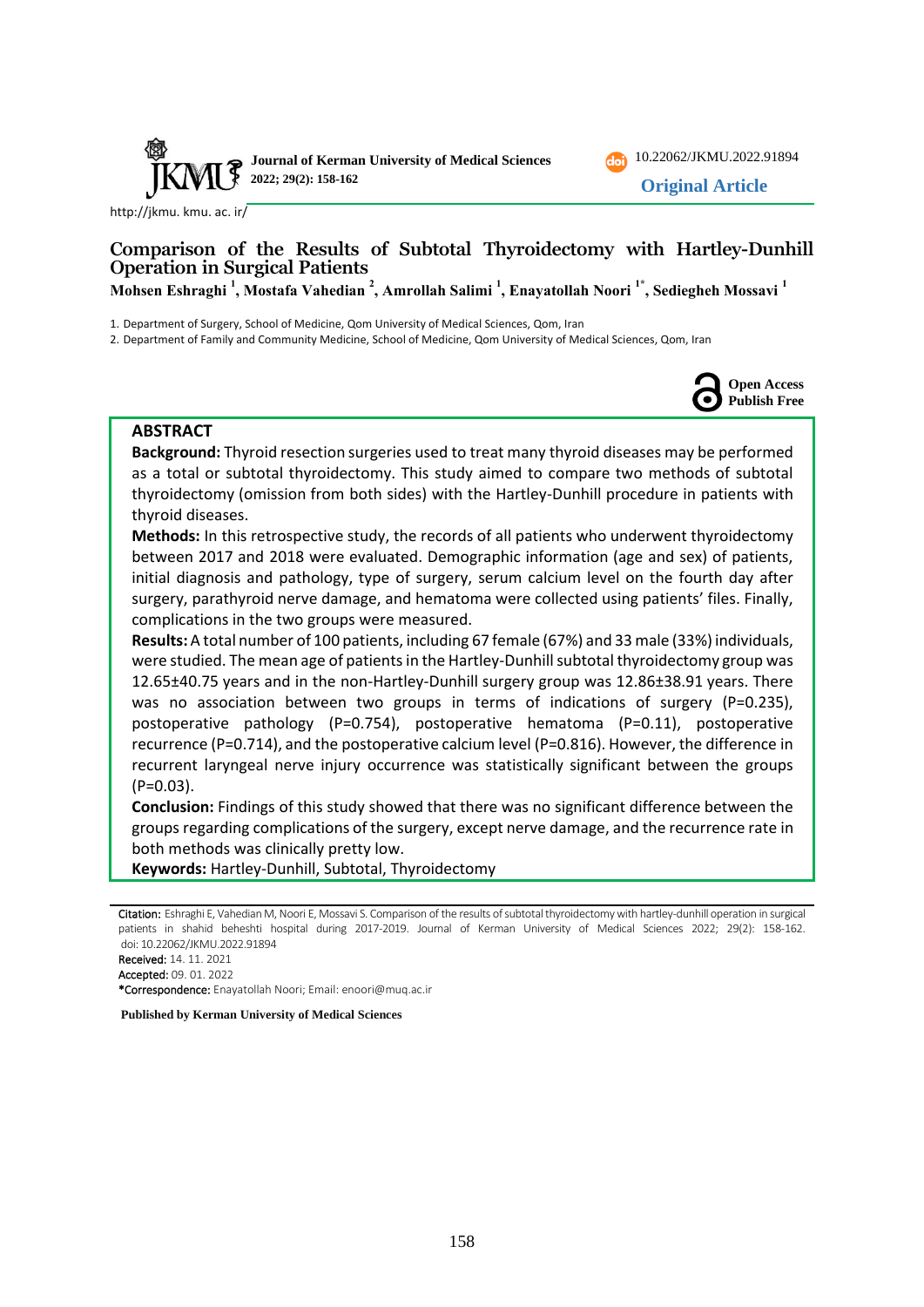### **Introduction**

urrent treatments for hyperthyroidism (Graves' disease) include antithyroid drugs, radioactive iodine, and surgery (1). If antithyroid drugs fail to improve the condition, thyroidectomy may be a treatment option for Graves' disease (GD) (2). In surgical treatment, thyroid resection is one of the definitive treatment options for GD. There are currently three accepted resection strategies for GD, including total thyroidectomy (TT), near-total thyroidectomy (NTT) with bilateral remnants of less than one gram, and hemithyroidectomy with total resection (total residual of 2-4 g) from the opposite location (Hartley-Dunhill method) (3). During a subtotal thyroidectomy, remnants of thyroid tissue remain on both sides (bilateral subtotal thyroidectomy) or a complete lobectomy can be performed on one side and a subtotal thyroidectomy the other side, which is called the Hartley-Dunhill procedure. The results are similar in both methods, but the Hartley-Dunhill method is theoretically along with fewer complications and in case of recurrence, reoperation is done only by opening one side of the neck. However, most studies do not show any difference in the incidence of complications between the two methods (4). Several studies have suggested that less invasive surgery methods (e.g., subtotal thyroidectomy and total proximal thyroidectomy) can reduce the overall complication rate compared with total thyroidectomy (TT) (5-8). Because thyroid surgery is performed in an area with complex anatomy, the nerves, parathyroid glands, and surrounding arteries are at risk of damage (9). This study aimed to compare two Hartley-Dunhill subtotal thyroidectomy surgeries (omission from both sides) with complete unilateral resection and brief omission of the other side in thyroidectomy patients in Shahid Beheshti Educational and Medical Center from 2015 to 2017. **C**

### **Materials and Methods**

This study was performed as a retrospective cohort. The statistical population included all patients who underwent thyroidectomy between 2015 and 2017. According to the formula of the sample size and considering the probability of the first type error equal to 5%, the power of 0.8, and the standard deviation of hospitalization days in the two surgical groups equal to 6.5 and 5.1 days with d=3.2 based on previous studies (10), the minimum number of required samples was calculated as 50 people in each group; therefore, a total of 100 patients were included in the study. Sampling was performed by available methods. Inclusion criteria consisted of all files related to thyroid resections performed by experienced surgeons. Exclusion criteria carried patients with calcium abnormalities, bone cancer, calcium malabsorption, patients undergoing chemotherapy, and incomplete records. The studied data were collected through the medical records unit of Shahid Beheshti hospital by evaluating the records of all patients who had undergone thyroidectomy. The researcher checklist completed using the patients' files, included demographic information (i.e., age and sex), initial diagnosis and pathology of the patients, type of surgery, serum calcium level on the 4th day after surgery, and complications such as neck hematoma, recurrent laryngeal nerve damage, and recurrence with follow-up till one year in patients whose problem was not resolved at the time of discharge or were followed up in the clinical follow-up. In this study, calcium level lower than 8.5 mg/dL was considered hypocalcemia. Follow-up data in the period ranging from six months to one year was collected to evaluate the nerve damage (by observing symptoms and laryngoscopy) and recurrence (by sonography). Finally, all data obtained from the study were analyzed by SPSS version 22. The characteristics of each group were presented by descriptive statistical methods including central indices, dispersion, and frequency distribution. The independent sample t-test was used to analyze small values in the patient groups and Chi-square test was used for analysis of qualitative values. Statistical significance level was considered at P<0.05.

### **Ethical approval**

This human subject research complied with all the relevant national regulations, institutional policies, and tenets of the Helsinki Declaration, and also, was approved by the Ethics Committee of Qom University of Medical Sciences, Qom, Iran (Ethical Code: IR.MUQ.REC.1399.101).

### **Results**

A total number of 100 patients, including 67 female (67%) and 33 male (33%) individuals, were studied and there was no statistically significant difference between the two surgical groups (P=0.499). The mean age of patients in the Hartley-Dunhill subtotal thyroidectomy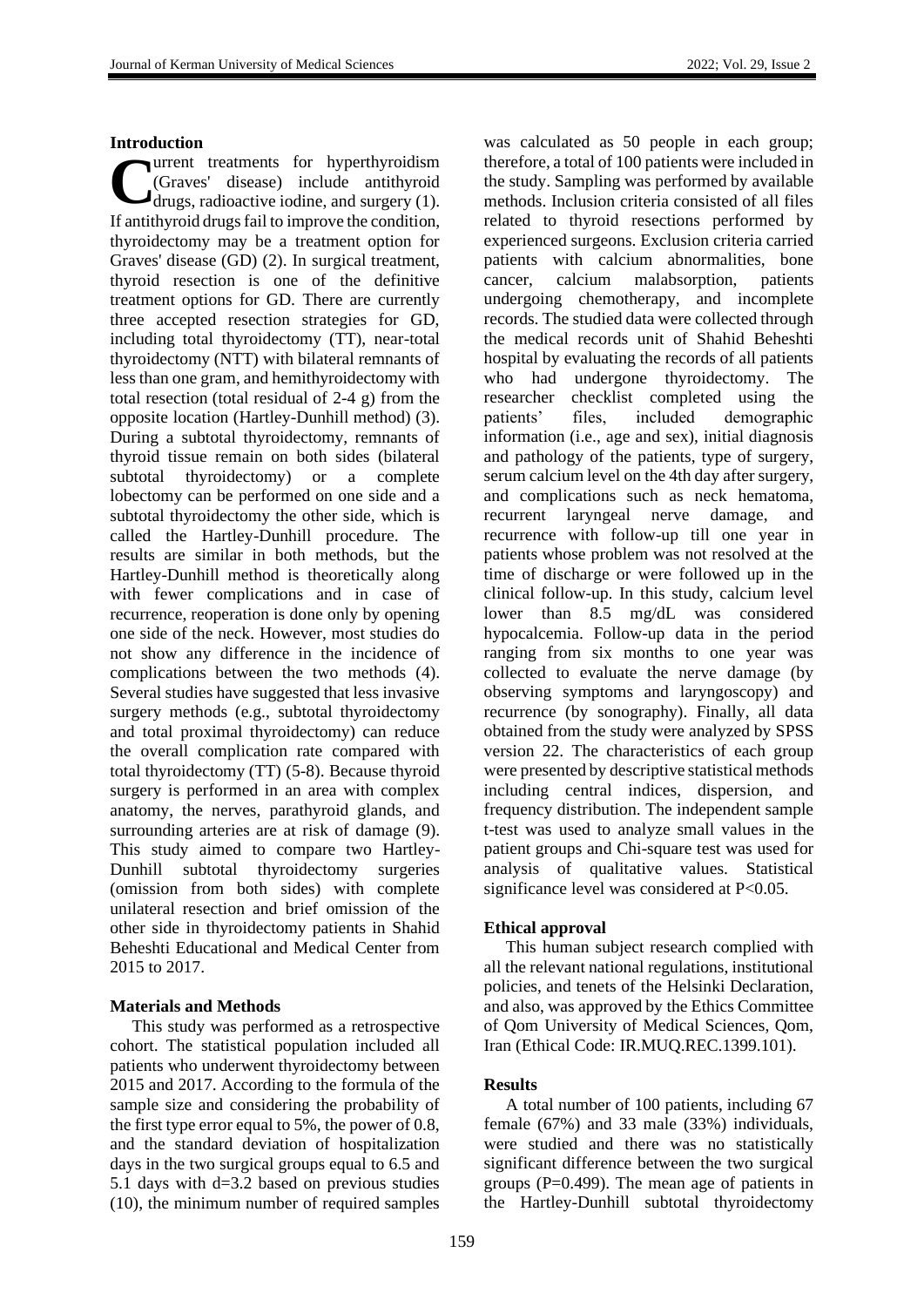group was 12.65±40.75 years and in the non-Hartley-Dunhill surgery group was 12.86±38.91 years; there was no statistically significant difference between the two groups  $(P=0.499)$ .

The highest indication for surgery (49%) in both groups was hyperthyroidism and the lowest one for surgery (11%) was malignancy in both groups; there was no significant difference between the two groups. Other causes for surgery were 87 (87.0%). Postoperative pathologies were benign and postoperative hematoma was reported in two cases (6%) in the Hartley-Dunhill group and in no cases in the non-Hartley-Dunhill group. In two cases of the Hartley Dunhill group (22.3%) and 31 cases of the non-Hartley-Dunhill group (34.1%), recurrence was observed and there was no association between recurrence and type of surgery. There was no statistically significant difference between the two groups regarding the cause of surgery  $(P=0.235)$ , postoperative pathology  $(P=0.754)$ , (Table1).

Postoperative hematoma (P=0.11), and postoperative recurrence  $(P=0.714)$ . Postoperative nerve damage was reported in three cases (9%) in the non-Hartley-Dunhill group and in no cases in the Hartley-Dunhill group; a statistically significant difference was found between the two groups  $(P=0.03)$  (Table 2).

| Table1. Comparison of the two surgical methods in the two groups |  |
|------------------------------------------------------------------|--|
|------------------------------------------------------------------|--|

|                              |                   | <b>Type of Surgery</b> |                            | <b>Total</b> | <b>P-value</b> |
|------------------------------|-------------------|------------------------|----------------------------|--------------|----------------|
|                              |                   | <b>Hartley-Dunhill</b> | <b>Non-Hartley-Dunhill</b> |              |                |
| <b>Indication of surgery</b> | <b>Malignancy</b> | 6(18.2%)               | 5(7.5%)                    | $11(11\%)$   | 0.235          |
|                              | <b>Hyper</b>      | 17(51.5%)              | 32(47.8%)                  | 49(49%)      |                |
|                              | <b>Mass</b>       | 7(21.2%)               | 16(23.9%)                  | 23(23%)      |                |
|                              | Other             | $3(9.1\%)$             | 14(20.9%)                  | 17(17%)      |                |
| Pathology                    | <b>Malignant</b>  | 5(15.2%)               | $8(11.9\%)$                | 13(13.0%)    | 0.754          |
|                              | <b>Benign</b>     | 28(84.8%)              | 59(88.1%)                  | 87(87.0%)    |                |
| <b>Total</b>                 |                   | $67(100.0\%)$          | 33(100.0%)                 | $100(100\%)$ |                |

The mean amounts of calcium after surgery in the Hartley-Dunhill and non-Hartley-Dunhill groups were  $0.99\pm8.5$  and  $1.08\pm8.4$  mg/dL, respectively, and there was a statistically significant difference between the two groups regarding postoperative calcium level  $(P=0.816)$ .

**Table 2.** Comparison of the complications of two methods of thyroidectomy that include hematoma, hypocalcaemia, recurrent laryngeal nerve damage, and recurrence

|                      |                 | <b>Type of Surgery</b> |                            |              |       |
|----------------------|-----------------|------------------------|----------------------------|--------------|-------|
|                      |                 | <b>Hartley-Dunhill</b> | <b>Non-Hartley-Dunhill</b> | <b>Total</b> | p     |
| Recurrence           | <b>Positive</b> | $2(22.3\%)$            | 7(77.7%)                   | 9(33%)       | 0.714 |
|                      | <b>Negative</b> | 31(34.1%)              | $60(65.9\%)$               | 91(67%)      |       |
| <b>Hematoma</b>      | <b>Positive</b> | $2(6.1\%)$             | $0(0.0\%)$                 | $2(2.0\%)$   | 0.11  |
|                      | <b>Negative</b> | 31(93.9%)              | $67(100.0\%)$              | 98(98.0%)    |       |
| Nerve injury         | <b>Positive</b> | $3(9.1\%)$             | $0(0\%)$                   | $3(3.0\%)$   | 0.03  |
|                      | <b>Negative</b> | 30(90.9%)              | $67(100.0\%)$              | 97(97.0%)    |       |
| <b>Calcium level</b> |                 | $8.50 \pm 0.99$        | $8.45 \pm 1.08$            | 100 (100%)   | 0.81  |

#### **Discussion**

Recently, there has been a change in surgical procedures for thyroidectomy with bilateral subtotal resection being replaced by complete resection (10). In subtotal operations, surgical treatment of benign thyroid disease is still a challenging issue. In this study, two different methods for this type of surgery were compared, following hemithyroidectomy for tumor resection, the risk of hypoparathyroidism and RLN paralysis is lower than bilateral tumor resection because exploration on only one side is necessary. In addition, complete removal of the affected lobe should be a treatment option in patients with non-goiter or solitary nodules (11). Based on the results of this study, in postoperative complications, only in the case of postoperative nerve damage, there was a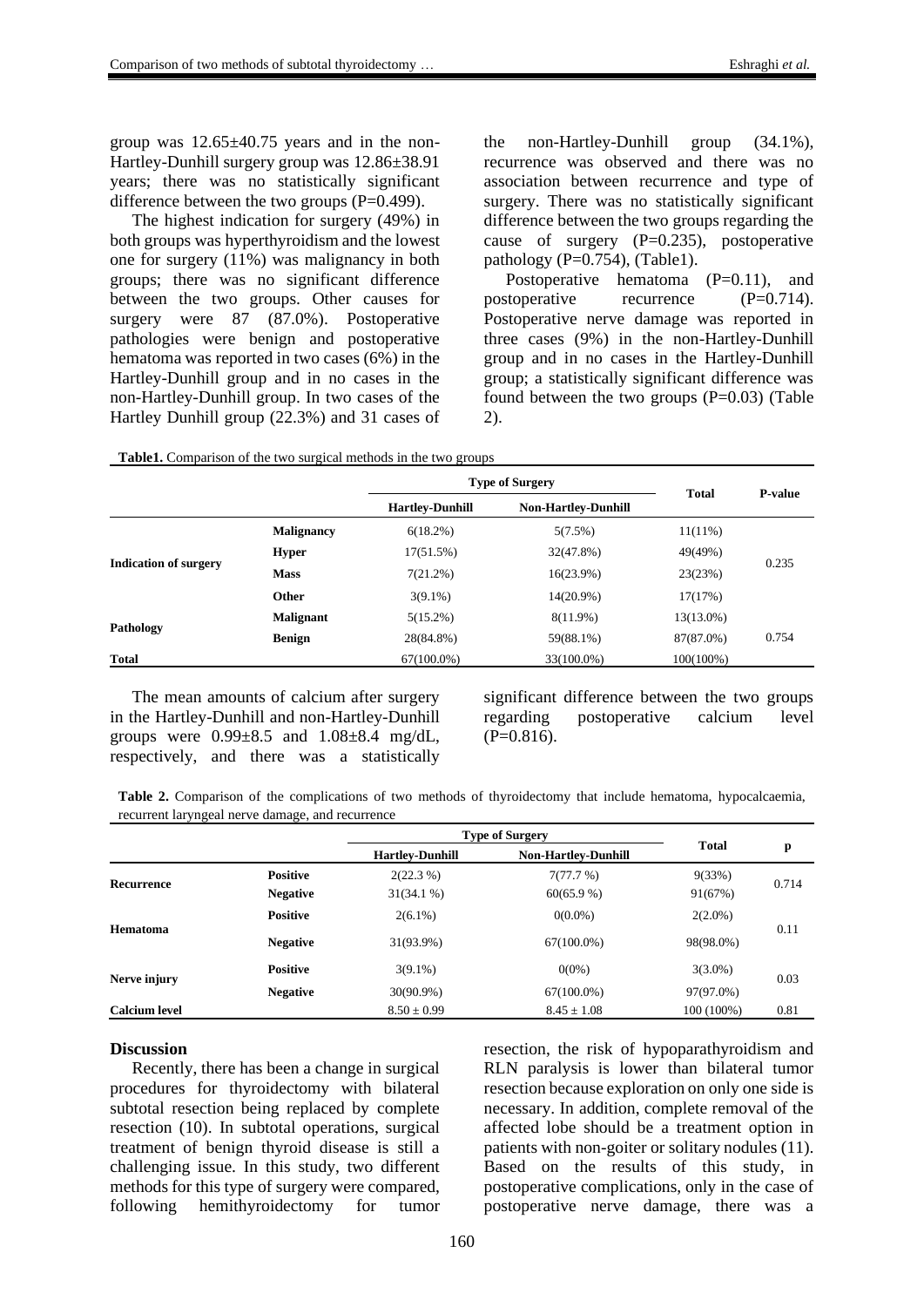significant difference between the two methods: postoperative nerve damage in Hartley-Dunhill surgery was observed in three cases (9%) while it was not reported in any cases in the non-Hartley-Dunhill method. However, no significant differences were found between the two methods in terms of complications such as postoperative hematoma or transforming to hypocalcemia. In a similar study by Barczynski et al., the recurrence rate was not significantly different in the three surgical methods of total thyroidectomy, Hartley-Dunhill, and bilateral subtotal thyroidectomy (12). So far, most authors have claimed that subtotal removal is completely safer than a Dunhill operation. However, in a prospective study, two surgical procedures were compared in patients with bilateral multinodular goiter, particularly regarding postoperative hypoparathyroidism. The two methods were compared in terms of time and average harvest weight and no significant differences were found in the incidence of postoperative bleeding, wound infection, RLN paralysis, and hypoparathyroidism (10). Although this study was performed in a teaching hospital with 37 surgeons, unlike the present study, the incidence of complications was relatively low. Most researchers agree that the experience of surgeons is not an important factor for complications (11,13). Hemithyroidectomy, in addition to subcutaneous resection (Dunhill operation), offers a variety of surgical operations and special benefits. First, only one side has to be reexamined in the case of recurrence. Second, if there is papillary microcarcinoma in the protruding lobe, hemithyroidectomy is sufficient

# **Reference**

- 1. Chi SY, Hsei KC, Sheen-Chen SM, Chou FF. A prospective randomized comparison of bilateral subtotal thyroidectomy versus unilateral total and contralateral subtotal thyroidectomy for graves' disease. World J Surg. 2005; 29(2):160-3. doi: 10.1007/s00268-004-7529-7.
- 2. Stålberg P, Svensson A, Hessman O, Akerström G, Hellman P. Surgical treatment of Graves' disease: Evidence-based approach. World J Surg. 2008; 32(7):1269-77. doi: 10.1007/s00268-008- 9497-9.
- 3. Maschuw K, Schlosser K, Lubbe D, Nies C, Bartsch DK. Total versus near-total thyroidectomy in Graves' disease and their outcome on postoperative transient

and complete thyroidectomy can be prevented. In addition, how to maintain RLN and parathyroid should be considered even during hemithyroidectomy (14). Consistent with the results of the present study, the results of a retrospective study showed that lobectomy can be performed in addition to local contralateral resection and total bilateral resection with a low incidence of permanent hypocalcemia and RLN paralysis (15).

## **Conclusion**

The results of this study showed that there was no significant difference between the two surgery groups in terms of the postoperative complications, except nerve damage, and the recurrence rate in both methods was clinically pretty low.

## **Suggestion**

It is suggested to conduct multicenter studies with larger sample sizes in the future. Also, to achieve better and more accurate results, the studies should be done in a trial and prospective manner with follow-up improvement to be performed in a long period of time.

## **Acknowledgment**

The authors are grateful to all staff of Shahid Beheshti Hospital including physicians, nurses, and pathologists for their help and support in conducting this research.

## **Conflict of interests**

The authors declare that there is no conflict of interests.

> hypoparathyroidism: Study protocol for a randomized controlled trial? Trials. 2012; 13:234. doi: 10.1186/1745-6215-13-234.

- 4. Ross DS, Burch HB, Cooper DS, Greenlee MC, Laurberg P, Maia AL, et al. American thyroid association guidelines for diagnosis and management of hyperthyroidism and other causes of thyrotoxicosis. Thyroid. 2016; 26(10):1343-421. doi: 10.1089/thy.2016.0229.
- 5. Porseyedi, B., Zenalinejhad, H., Moslemi-Aghili, S., Aghaei-Afshar, M., Lashkarizadeh, M., Sanjari, M., Yosefzadeh, G., Gozashti, M. Comparison of the Frequency of Recurrent Laryngeal Nerve Injury with and without Exploration of the Nerve in Thyroidectomy.